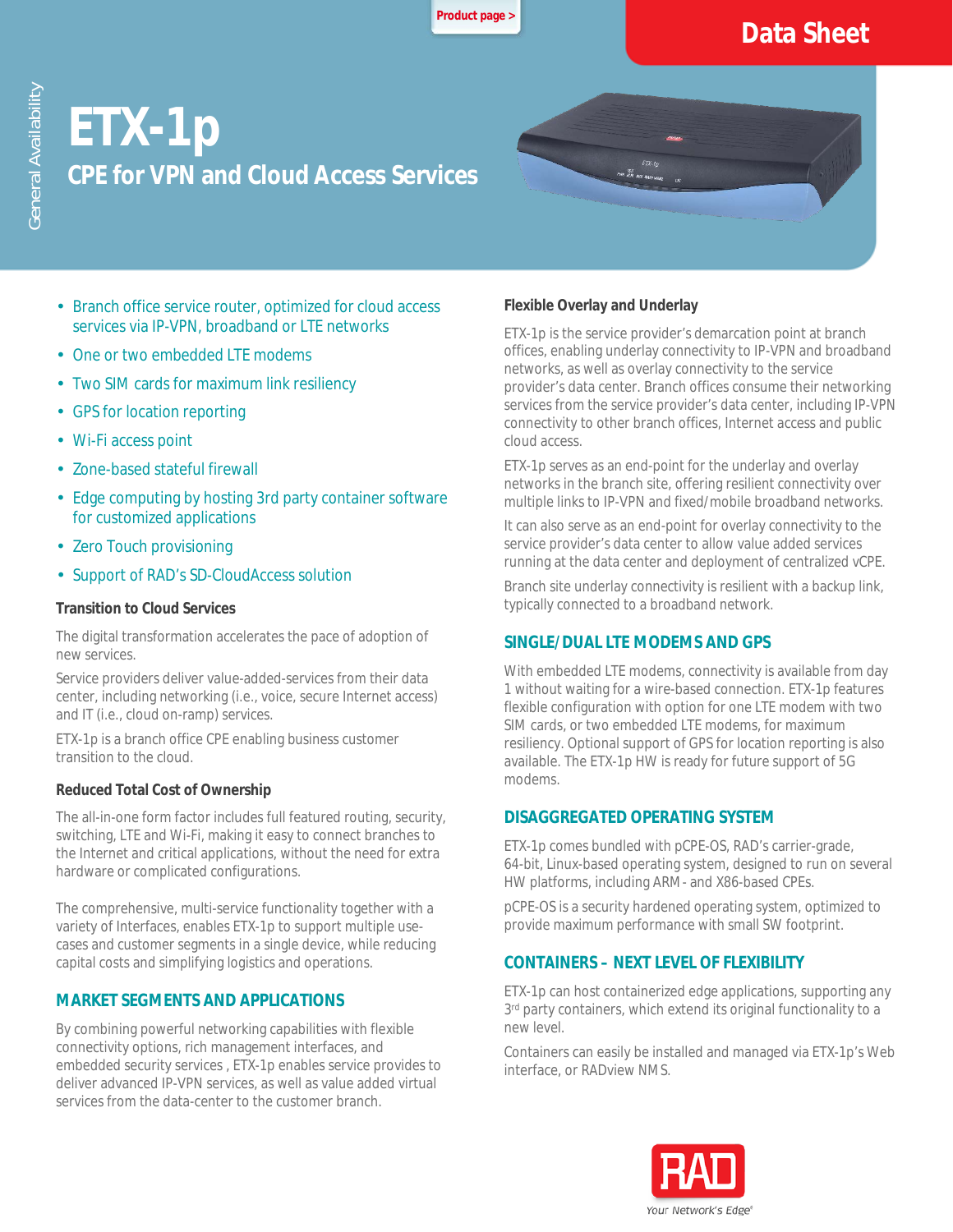# **Data Sheet**

#### **SD-CloudAccess**

SD-CloudAccess enables access-agnostic application-aware traffic distribution across multiple access links, featuring bonding, failover, application based steering, and top up. This technology allows traffic to burst into a second cellular connection when the primary link bandwidth is not sufficient to meet the SLA.

RAD's SD-CloudAccess solution can be purchased as an add-on service. For more information, refer to the SD-CloudAccess documentation.

#### **MANAGEMENT AND SECURITY**

#### **Management**

ETX-1p can be managed via Web, CLI or by RADview.

#### **Embedded Advanced Security**

To optimize ETX-1p for meeting the evolving security needs of distributed environments, pCPE-OS includes embedded security features and options, such as stateful, zone-based firewall, threat protection and DPI.

The NGFW functionality, including zone-based stateful firewall, DPI for application recognition, IDS/IPS and DDOS prevention, do not require additional licenses. It is possible to specify URLs, Web content filtering, and much more.

### **DESIGNED FOR ZERO TOUCH AND EASY OPERATION**

ETX-1p is designed to simplify operations, while providing service providers with visibility to their branch office demarcation.

ETX-1p incorporates secure Zero-Touch-Provisioning mechanisms for agile and seamless vCPE deployment, reducing truck rolls and minimizing mass deployment operating costs.

To automate the setup of overlay connectivity to the data center, ETX-1p can be integrated with the service provider's SDN controllers or orchestration systems, using NETCONF/YANG modeling.

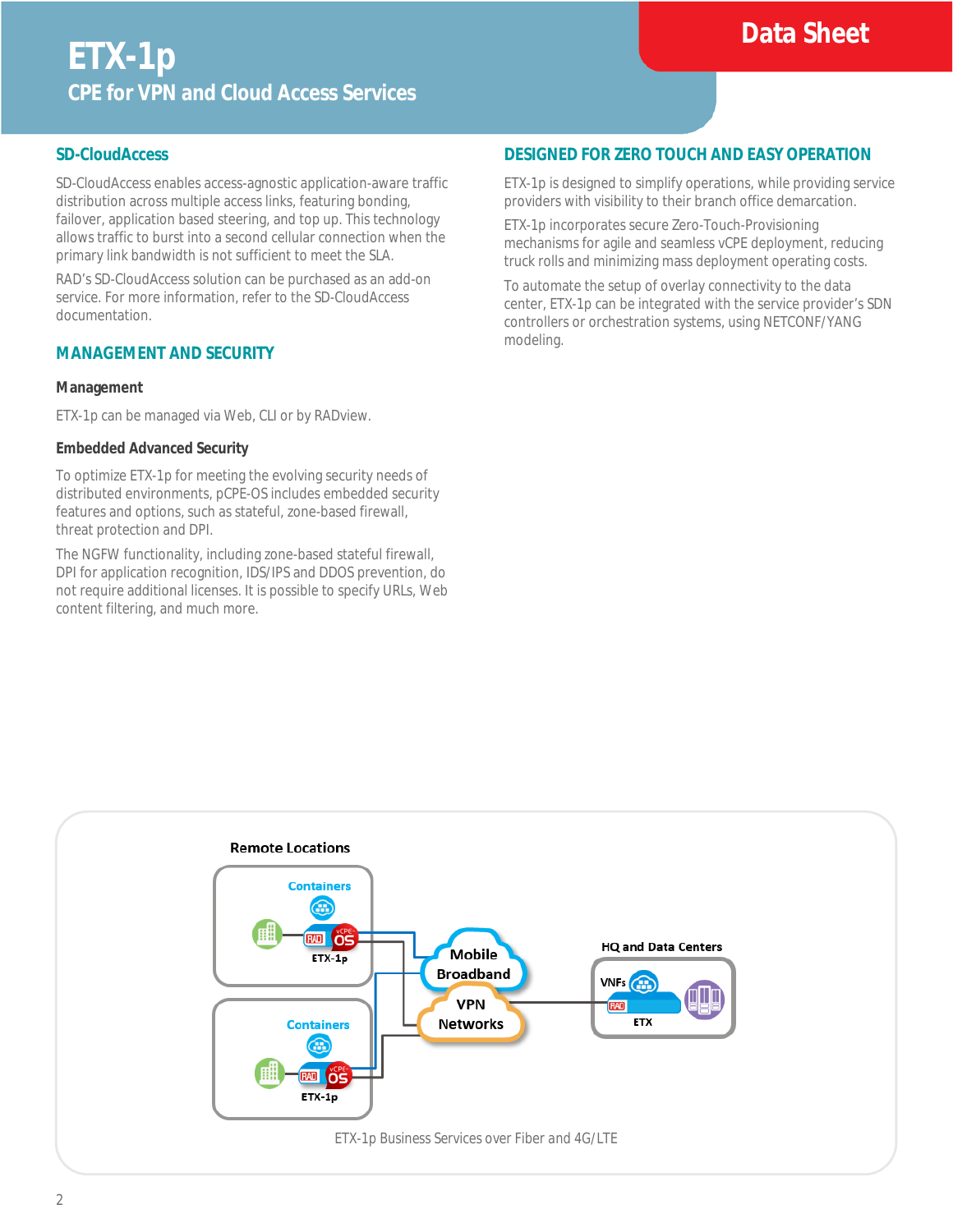# **Hardware Specifications**

# **INTERFACES**

| <b>WAN</b>  | 1 GbE SFP and 1 GbE UTP (RJ-45) ports            |
|-------------|--------------------------------------------------|
|             | 2 GbE SFP $*$                                    |
| LAN         | 4 GbE UTP (RJ-45)                                |
| LTE         | LTE modem with dual SIM                          |
| Wi-Fi       | 802.11b/g/n/ac dual band                         |
| ports       | 2 RJ-45 serial 2 RS-232 or 1 RS-232 and 1 RS-485 |
| <b>GNSS</b> | GPS - American (default)                         |
|             | Galileo - European                               |

### **MODEMS**

| Modem                                      | Dual SIM Cellular LTE bands - see Table 1         |  |
|--------------------------------------------|---------------------------------------------------|--|
|                                            | EVDO networks (technology backward<br>compatible) |  |
| Firmware<br>Upgrade                        | FOTA (Firmware upgrade Over the Air)              |  |
| Configurable<br>Cellular<br>Authentication | PAP, CHAP                                         |  |
| SIM Card                                   | Mini SIM, 25 mm x 15 mm (0.98 in x 0.59 in        |  |
|                                            | Form factor: 2FF                                  |  |
| WiFi Module                                | IEEE 802.11ac/a/b/g/n                             |  |
|                                            | Dual band 2.4 GHz or 5 GHz (software selectable)  |  |
|                                            | Up to 8 users                                     |  |

#### **Table 1. Integrated LTE Modems**

| <b>ITF</b><br>Ordering<br>Code | <b>Modem Category and Frequency Bands</b>                                                                                                        |
|--------------------------------|--------------------------------------------------------------------------------------------------------------------------------------------------|
| 1                              | CAT 4 EMEA/Korea/Thailand<br>LTE FDD: B1/B3/B5/B7/B8/B20<br>LTE TDD: B38/B40/B41<br><b>WCDMA: B1/B5/B8</b><br>GSM: B3/B8                         |
| $\overline{3}$                 | CAT 4 Australia/New Zealand/Taiwan/Brazil<br>LTE FDD: B1/B2/B3/B4/B5/B7/B8/B28<br><b>I TE TDD: B40</b><br>WCDMA: B1/B2/B5/B8<br>GSM: B2/B3/B5/B8 |
| $\vert$ 4                      | CAT 4 North America, Verizon wireless + AT&T LTE<br>LTE FDD: B2/B4/B5/B12/B13/B14/B66/B71<br><b>WCDMA: B2/B4/B5</b>                              |

# **MANAGEMENT AND DIAGNOSTICS**

| <b>Control Port</b> | RS-232 interface, RJ-45 connector<br>Note: Control port cable is not included and must be<br>ordered separately (see Optional Accessories) |
|---------------------|--------------------------------------------------------------------------------------------------------------------------------------------|
| l FDs               | Including alarm indication and cellular RSSI level                                                                                         |
|                     |                                                                                                                                            |

# **COMPLIANCE**

| <b>Standards</b> | СF                   |
|------------------|----------------------|
|                  | <b>EMC Class A</b>   |
| Modem            | Verizon Wireless*    |
|                  | PTCRB certification* |

#### **ENVIRONMENT**

| Temperature | Operating: -10 to 50°C (32 to 122°F) |
|-------------|--------------------------------------|
|             | Storage: -40 to 65°C (-40 to 149°F)  |
| Humidity    | 5% to 90%, non-condensing            |

# **PHYSICAL**

| Enclosure | Plastic Box                                                                                                                 |
|-----------|-----------------------------------------------------------------------------------------------------------------------------|
| Height    | 44 mm (1.73")                                                                                                               |
| Width     | 230 mm (9.05")                                                                                                              |
| Depth     | $175$ mm $(6.9")$                                                                                                           |
| Weight    | Net: 0.5 kg (1.1 lb)                                                                                                        |
|           | Max (including device + package + power supply<br>+ cable adaptor + 2 LTE antennas + 2 Wi-Fi<br>antennas): 1.04 kg (2.3 lb) |

### **POWER**

| <b>Power Supply</b> | External 90-240 VAC |  |
|---------------------|---------------------|--|
| Power               | < 10W               |  |
| Consumption         |                     |  |

*\* This feature will be released in a future version.*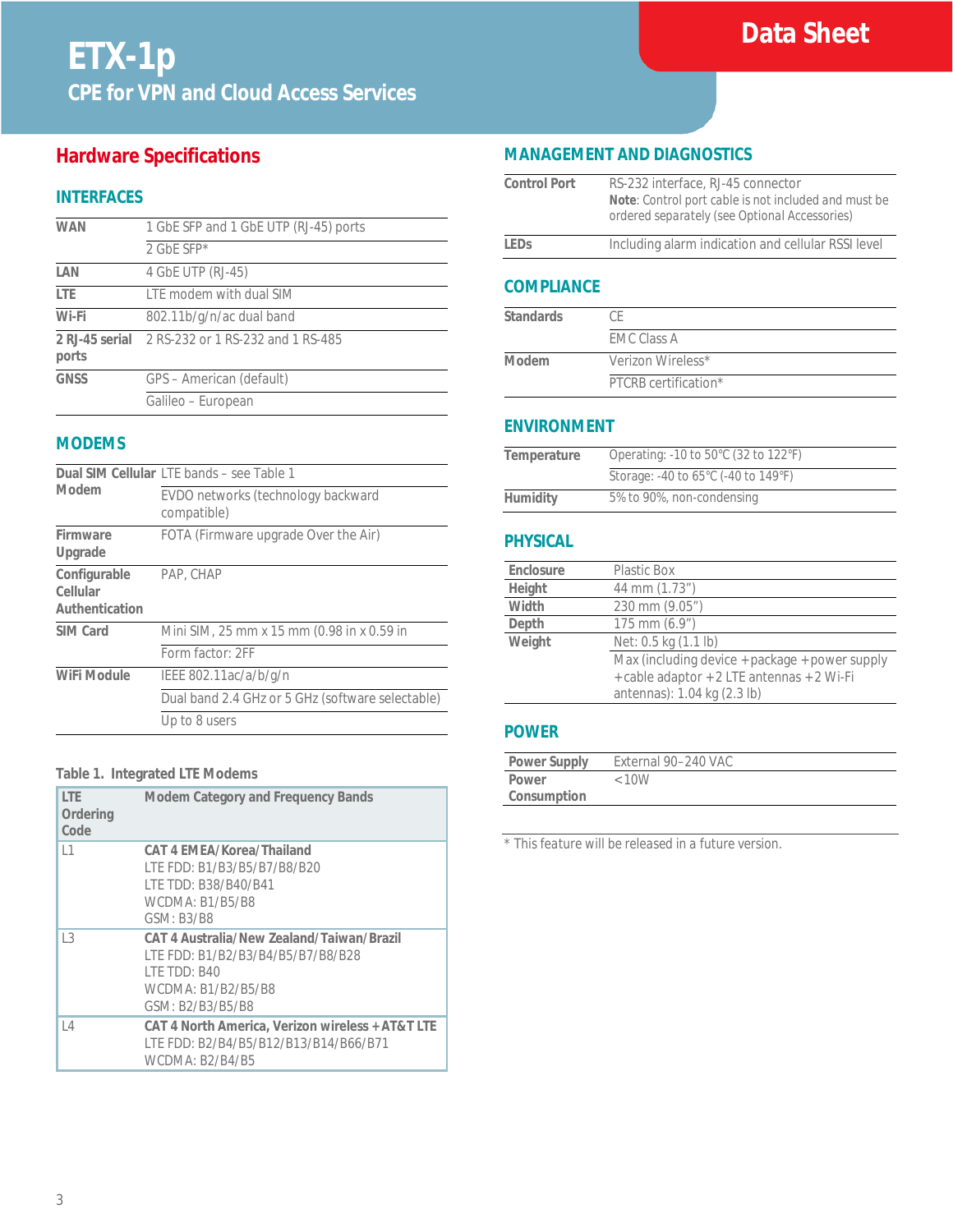# **Software Specifications**

### **MANAGEMENT**

|                                         | Configuration Web-based interface using HTTPS or HTTP |
|-----------------------------------------|-------------------------------------------------------|
|                                         | CLI with password-protected access                    |
|                                         | Configure parameters via SMS*                         |
| Protocols                               | NETCONF server (v1.0/v1.1)/ YANG                      |
|                                         | SNMP v2/v3                                            |
|                                         | Telnet, SSH v2, HTTPS server, TFTP/SFTP               |
| <b>Users</b>                            | User roles and privileges                             |
| Monitoring<br>and<br><b>Diagnostics</b> | Syslog                                                |
|                                         | Traceroute, ping                                      |
|                                         | Alarm and event logs                                  |
| <b>DHCP Server</b>                      | IPv4, IP subnet pools support 256 addresses           |

# **IP ADDRESSING AND ROUTING**

| Addressing   | IPv4 and IPv6                      |
|--------------|------------------------------------|
| Routing      | OSPF v2, BGP v4                    |
| Protocols    | VRRP*                              |
|              | IP-BFD for fast route propagation* |
| Routing      | <b>Static</b>                      |
| Technologies | Policy-based*                      |
|              | VRF (10), RIF (32)                 |
| <b>NAT</b>   | Static/dynamic                     |
|              | NAPT/NAT                           |
| <b>DHCP</b>  | Client, server, relay              |
|              | IP helper addresses                |
| <b>DNS</b>   | Server                             |
|              | Dynamic DNS*                       |

# **TIMING**

|          | Date and Time Local time setting |
|----------|----------------------------------|
| Protocol | SNTP <sub>V4</sub>               |

### **IP QUALITY OF SERVICE**

| Classification<br>and Priority | IP-based (DiffServ)                     |
|--------------------------------|-----------------------------------------|
|                                | Marking, remarking                      |
| Queuing                        | Class-based, SPQ, WFQ                   |
| Traffic                        | Shaping                                 |
| Processing                     |                                         |
|                                | Egress Queues 4 queues per port         |
|                                | Classification Port-based, 802.1p, DSCP |
| Scheduling                     | Strict Priority / WRR                   |
|                                |                                         |

### **SECURITY**

| <b>Access Lists</b> | Standard and extended*                                                    |  |
|---------------------|---------------------------------------------------------------------------|--|
|                     | ACL with MAC white list*                                                  |  |
| Firewall            | Zone-based, stateful                                                      |  |
| Session             | Monitoring and limiting                                                   |  |
| Authenti-<br>cation | Locally, RADIUS, TACACS+ (also for authorization<br>and accounting), LDAP |  |
|                     | Port-based: 802.1X* on Ethernet and Wi-Fi*                                |  |
| <b>Public Keys</b>  | Public Key Infrastructure with X.509 certification for<br>Zero Touch      |  |
|                     | Certificates with SCEP CA server*                                         |  |
| Features            | Login lockout                                                             |  |

*\* This feature will be released in a future version.*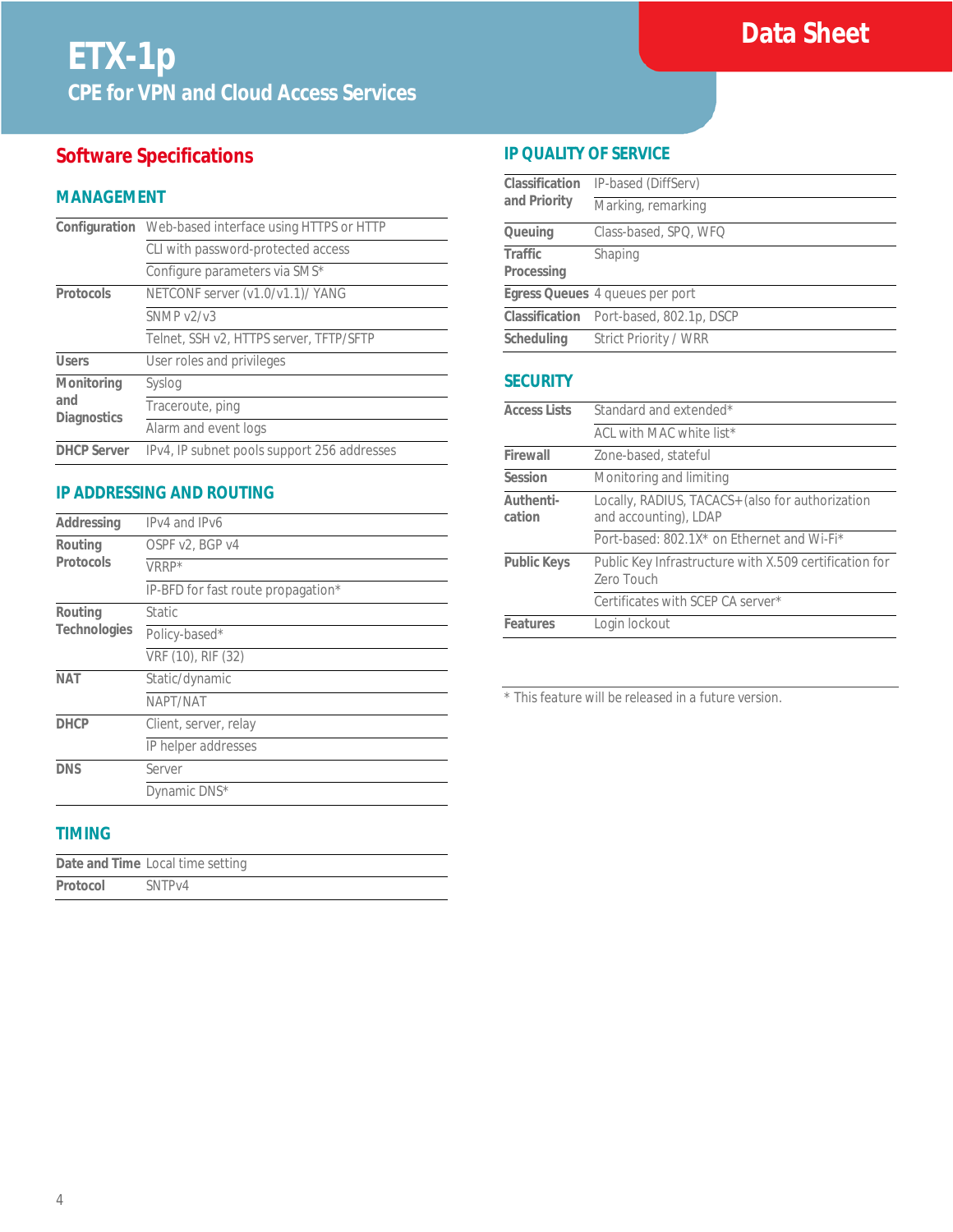# **Data Sheet**

# **ETX-1p CPE for VPN and Cloud Access Services**

### **IP VPNS**

| Protocols                        | Policy- and route-based IPsec, GRE                                                                                                                         |  |
|----------------------------------|------------------------------------------------------------------------------------------------------------------------------------------------------------|--|
|                                  | GREOIPsec                                                                                                                                                  |  |
|                                  | IKEv1 (main and aggressive mode), IKEv2, SHA2                                                                                                              |  |
|                                  | 1.3 mGRF DMVPN*                                                                                                                                            |  |
|                                  | 1.3 IPsec VPN                                                                                                                                              |  |
|                                  | PPPoE supporting Broadband or LTE access*                                                                                                                  |  |
|                                  | IKE Algorithms AES CBC 128 and 256, SHA-1, SHA-2 256 and 512                                                                                               |  |
| <b>IKE Hashing</b><br>Algorithms | SHA1-96-HMAC, SHA2-256-128-HMAC, SHA2-512-<br>256-HMAC                                                                                                     |  |
| <b>FSP</b><br>Algorithms         | AES CBC 128 and 256, AES GCM 128 and 256, AES<br>GMAC 128 and 256, null encryption, SHA-1, SHA-2<br>256 and 512                                            |  |
| <b>DH</b> Groups                 | 1 (768-bit modulus)<br>2 (1024-bit modulus)<br>5 (1536-bit modulus)<br>14 (2048-bit modulus)<br>19 (256-bit elliptic curve)<br>20 (384-bit elliptic curve) |  |
| <b>Technologies</b>              | NAT traversal                                                                                                                                              |  |
|                                  | Interoperability with SCEP server 2012 and higher                                                                                                          |  |

## **ADVANCED TECHNOLOGIES**

| SD-CloudAccess | Embedded agent in pCPE-OS, enabled by CLI<br>(requires CGW servers) |
|----------------|---------------------------------------------------------------------|
| Containers     | LXC/LXD                                                             |

#### **ZONE-BASED FIREWALL**

| <b>Type</b>                 | Stateless (ACL-like)                                                                                       |  |
|-----------------------------|------------------------------------------------------------------------------------------------------------|--|
|                             | Stateful (monitor connection state; e.g. only allow<br>to start a connection from inside the organization) |  |
| IPv4 and IPv6<br>NAT        | SNAT, DNAT<br><b>REDIRECT</b><br>Masquerading (PAT)                                                        |  |
| Security<br><b>Measures</b> | DDOS protection: SYN and RST flood prevention                                                              |  |
| Configuration via Web GUI   |                                                                                                            |  |
| <b>Rules</b>                | Interfaces are assigned to zones, for which a set of<br>rules is configured                                |  |
|                             | IPv4 and IPv6                                                                                              |  |
|                             | Can be limited to specific days, dates and times                                                           |  |
|                             | Number of connections per rule can be limited                                                              |  |
|                             | Rule hits reported to local LINUX Syslog                                                                   |  |
|                             | Geo IP: Block or allow traffic based on source or<br>destination country (requires Internet connection     |  |
|                             | DPI: Layer 7 rules (e.g. block Skype)                                                                      |  |
|                             | Blacklisting of URL or IP, based on categories (e.g.<br>ads, gambling)                                     |  |
|                             | Blacklisting of phrases, based on categories                                                               |  |

| Web content                                                                        | Limiting downloadable files by extension                                        |  |
|------------------------------------------------------------------------------------|---------------------------------------------------------------------------------|--|
| filtering<br>(requires<br>internet<br>connection,<br>for periodic<br>list updates) | DNS Proxy: black list filtering, downloadable<br>periodically from the Internet |  |

# **INTEGRATED ROUTING AND BRIDGING (IRB)\***

| VLAN aware VLAN un-aware        |  |
|---------------------------------|--|
| Static or Dynamic MAC addresses |  |
| VLAN tagging and un-tagging     |  |
| 802.1p priority tagging         |  |
| ToS/CoS and CoS/ToS mapping     |  |
| $\overline{4}$                  |  |
| 32                              |  |
| 512                             |  |
|                                 |  |

## **WI-FI**

| Radio mode   | 802.11a/b/g/n/ac |  |
|--------------|------------------|--|
| Security     | WPA2-AFS         |  |
|              | MAC filter*      |  |
| <b>Users</b> | 8 concurrent     |  |
| <b>SSID</b>  |                  |  |
| <b>Bands</b> | 2.5Ghz and 5Ghz  |  |

### **CELLULAR AND GPS**

| l TF                      | Single SIM          |
|---------------------------|---------------------|
|                           | Dual SIM*           |
|                           | Dual LTE modems*    |
| Operation<br><b>Modes</b> | PPP*, Eth/DHCP      |
| <b>GPS</b>                | Location reporting* |

# **OAM**

| SIA        | TWAMP Light over IPv4 and IPv6*                                                                         |
|------------|---------------------------------------------------------------------------------------------------------|
| Monitoring | ICMP echo, UDP echo and RADM*                                                                           |
| 7TP        | On-net                                                                                                  |
|            | Off-net (over unsecured network) performs secure<br>"call home" using Public Key Infrastructure (X.509) |

*\* This feature will be released in a future version.*